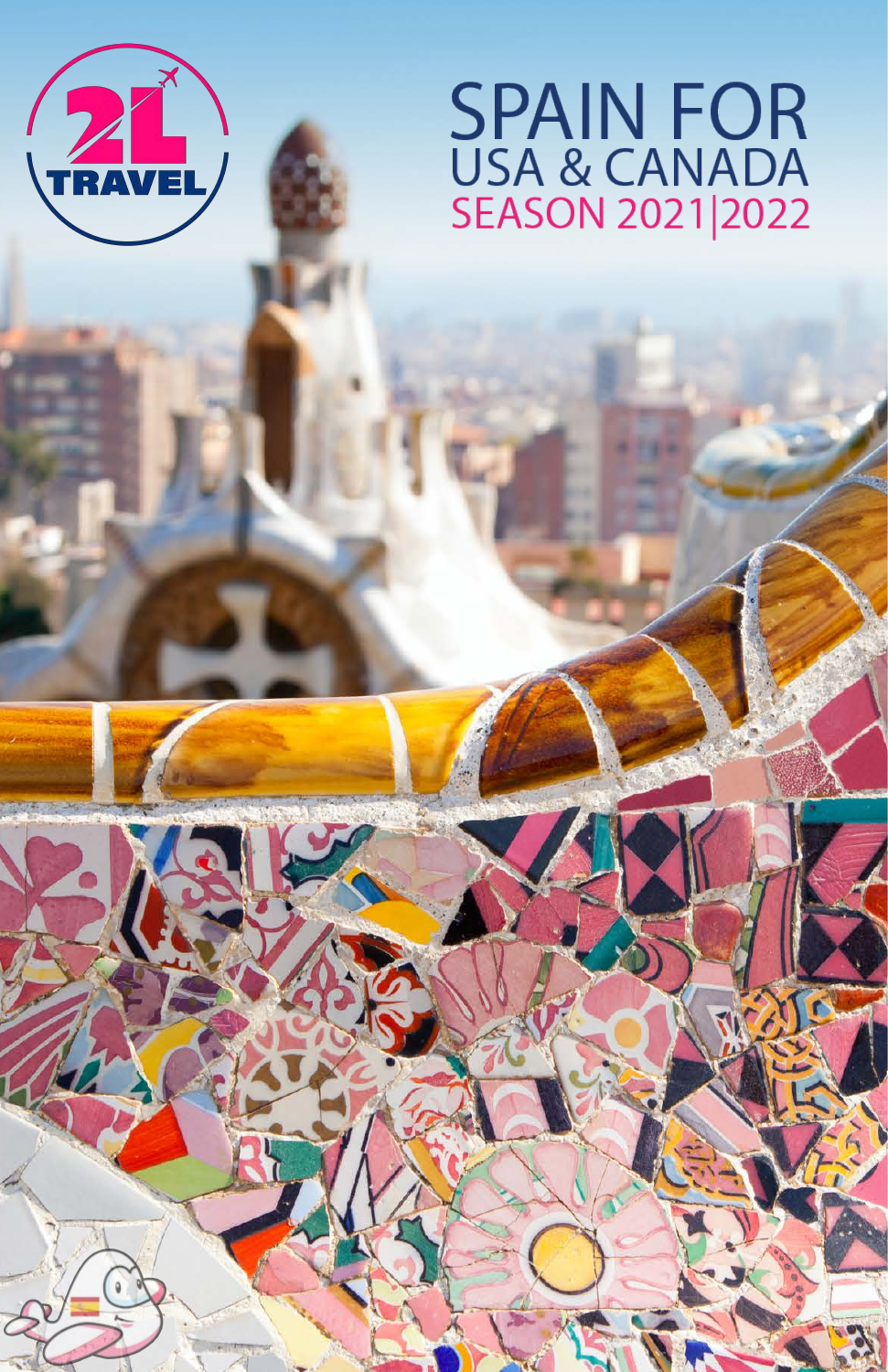# 1 - Barcelona for Family 5 nights



Barcelona: one of the most fun cities in Europe.

#### Itinerary:

#### **Day 1**: America / Barcelona

Presentation at the international airport for departure to Barcelona.

#### **Day 2**: Barcelona

Arrival at the airport, meet & great and transfer to your hotel. Day at leisure to explore the city, stroll through its streets. Accommodation.

#### **Day 3**: Barcelona

Breakfast. Family tour of the Gothic Quarter with our English speaking guide (2 hours). In the afternoon visit to CosmoCaixa (Interactive Science Museum - 2 hours). Accommodation.

#### **Day 4**: Barcelona

Breakfast and departure to the PortAventura World & Ferrari Land theme park. Return and accommodation.

#### **Day 5**: Barcelona

Breakfast and morning at leisure. After lunch visit to the Barcelona Aquarium. Accommodation.

#### **Day 6**: Barcelona

Café da manhã. Tour Gaudí e o mosaico (2 horas e 30 minutos). Almoço e tarde livre. A noite sugerimos um show de flamenco. Acomodação.

#### **Day 7**: Barcelona

Breakfast and check-out. Departure transfer (airport, port or train station). End of our services. Until your next trip!



- Meet & Greet at the airport;
- Arrival and departure transfer;
- 4 nights of accommodation at the selected hotel with breakfast;
- Private transportation and 1-day ticket to two parks (PortAventura World & Ferrari Land);
- Family tour through the Gothic Quarter | English speaking guide:
- Entrance to CosmoCaixa;
- Entrance to the Aquarium of Barcelona;
- Tour Gaudí and the mosaic I English speaking guide;
- Local assistance (24 hours).



- Standard Category (3\*): Hotel Casa Luz Hotel Actual Boutique
- - Premium Category (4\*): Hotel Royal Passeig de Gracia Best Western Premier Hotel Dante

- Luxury Category(5\*) Hotel Arts Barcelona Majestic Hotel & Spa Barcelona

#### **Price starting from:**

Price in euros € per person (adult) in double accommodation.

| Category |       |
|----------|-------|
| Standard | 576   |
| Premium  | 698   |
| Luxury   | 1.060 |

CHD from 3 to 12 yrs old in the same room as the parents: deduct 210 € from the adult fee.

\* Holidays and Festive consult supplement.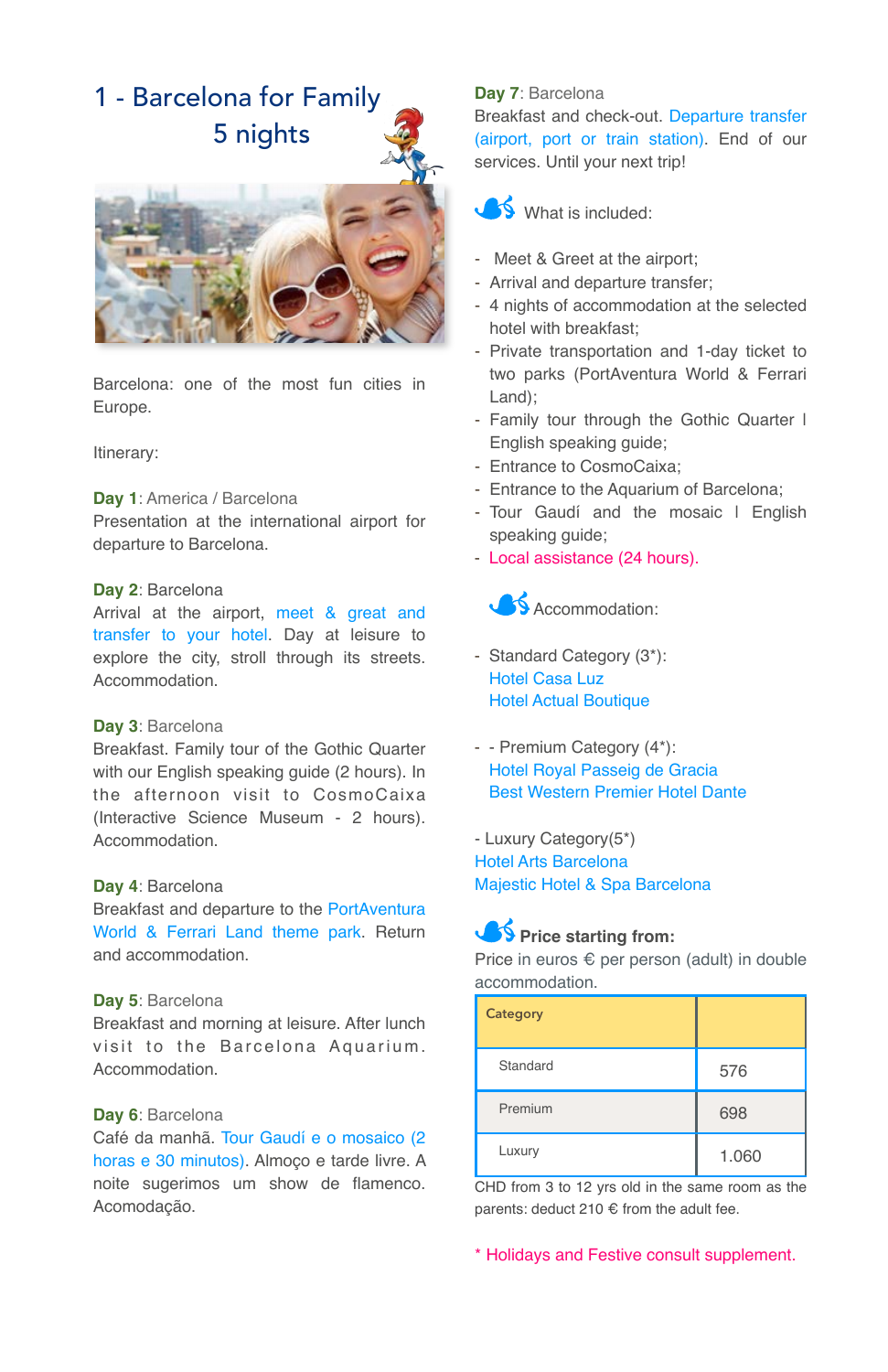## 2 - Barcelona & Valência for Family 8 nights



Itinerary:

**Day 1**: America / Barcelona Presentation at the International Airport for departure to Barcelona.

#### **Day 2**: Barcelona

Arrival at the airport, meet & greet and transfer to the hotel. Day at leisure to explore the city, stroll through its streets. Accommodation.

#### **Day 3**: Barcelona

Breakfast. Family tour through the Gothic Quarter with our guide in Portuguese (2 hours). CosmoCaixa (Interactive Science Museum - 2 hours). Accommodation

#### **Day 4**: Barcelona

Breakfast and departure to the PortAventura Park & Ferrari Land theme park. Return and accommodation.

#### **Day 5**: Barcelona

Breakfast. Morning and lunch at leisure. Barcelona Aquarium. Accommodation.

#### **Day 6**: Barcelona

Breakfast. Tour Gaudí and the mosaic (2 hours and 30 minutes). Lunch and afternoon at leisure. At night we suggest a flamenco show. Accommodation.

#### **Day 7**: Barcelona / Valencia

Breakfast. Check-out, transfer and departure to Valencia by AVE train (2 hours and 40 minutes). Arrival, transfer and checkin. Tour of old Valencia and visit the main monuments of the city (2 hours). Accommodation.

#### **Day 8**: Valencia

Breakfast. Oceanographic Tour (City of Arts & Science, duration 3 hours). Lunch and afternoon at leisure. Accommodation.

**Day 9**: Valencia Breakfast. Day at leisure. Accommodation.

#### **Day 10**: Valencia

Breakfast and checkout. Departure transfer (airport, port or train station). End of our services. See you soon!

What is included:

- Meet & Greet at the airport;
- Arrival and departure transfer;
- 5 nights accommodation in Barcelona at the selected hotel with breakfast;
- 3 nights accommodation in Valencia at the selected hotel with breakfast;

- Private transportation and 1 day ticket to two parks (PortAventura Park & Ferrari Land);

- Family tour of the Gothic Quarter I English Speaking Guide;
- Entrance to CosmoCaixa;
- Entrance to the Aquarium in Barcelona;
- Tour Gaudí and the mosaic I English Speaking Guide;
	- Transfer hotel Barcelona train station;
- AVE Barcelona Valencia economy class train ticket.
- Transfer from train station Valencia hotel;

- Tour of ancient Valencia and visit to the main monuments of the city (2 hours) I English Speaking Guide;

- Oceanographic Tour (City of Arts & Science - 3 hours) tickets included I English Speaking Guide;

- Local Assistance (24 hours).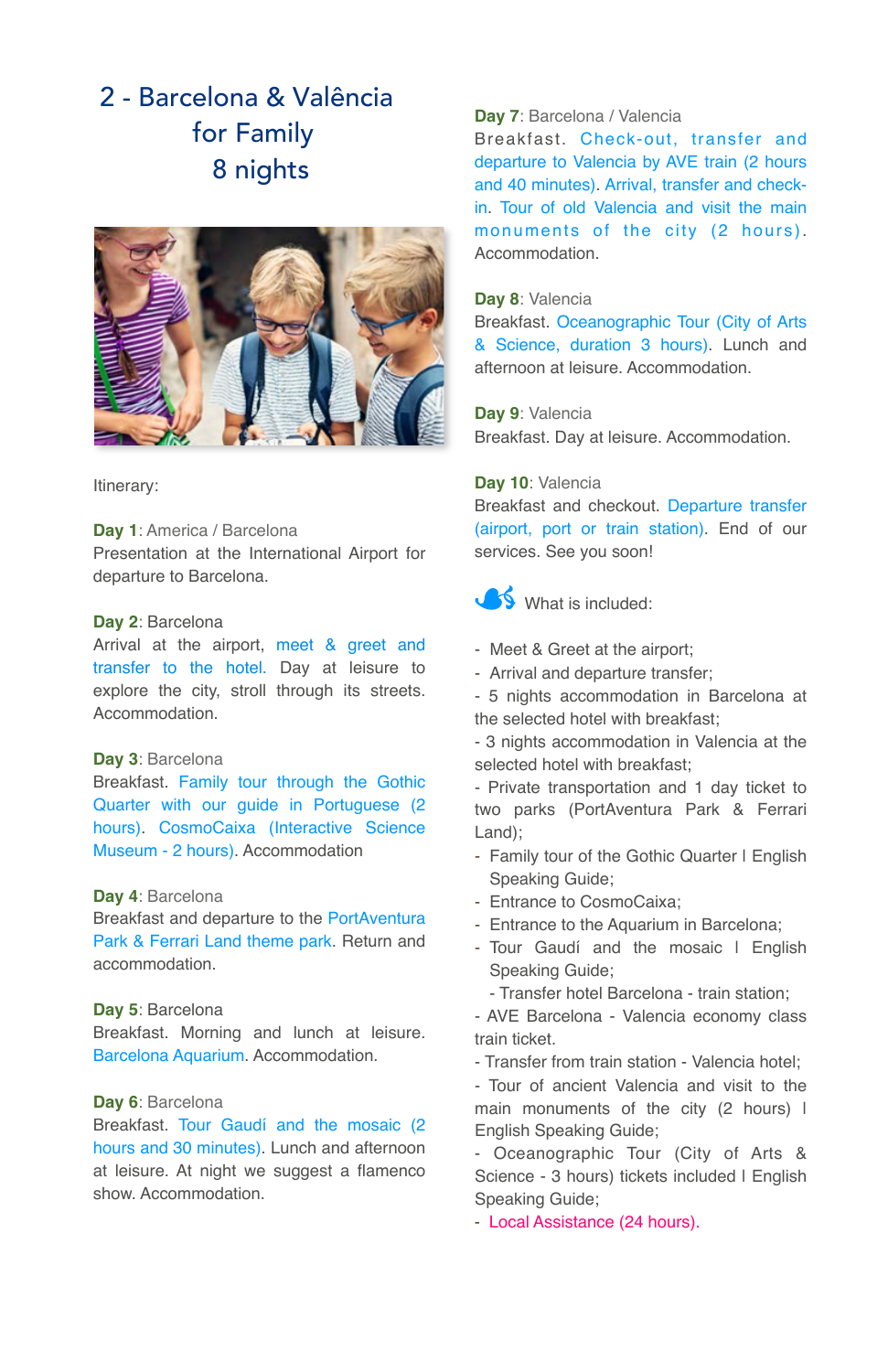# 3 - Barcelona & Palma de Mallorca for Family 9 nights



Palma de Mallorca: A piece of the Caribbean in the middle of the Mediterranean.

#### Itinerary:

**Day 1:** America / Barcelona

Presentation at the International Airport for departure to Barcelona.

#### **Day 2:** Barcelona

Arrival at the airport, meet & greet and transfer to the hotel. Day at leisure to explore the city, stroll through its streets. Accommodation.

#### **Day 3:** Barcelona

Breakfast. Tour through the Gothic Quarter with our English Speaking Guide (2 hours). CosmoCaixa (Interactive Science Museum). **Accommodation** 

#### **Day 4:** Barcelona

Breakfast and departure to the PortAventura Park & Ferrari Land theme park. Return and accommodation.

**Day 5:** Barcelona Breakfast. Day at leisure. Accommodation.

#### **Day 6:** Barcelona

Breakfast. Tour Gaudí and the mosaic (2 hours and 30 minutes). Lunch and afternoon at leisure. At night we suggest a flamenco show. Accommodation.

**Day 7**: Barcelona / Palma de Mallorca Breakfast and check-out. Transfer to the airport for departure to Palma de Mallorca. Arrival, reception and transfer to hotel. Accommodation.

#### **Day 8**: Palma de Mallorca

Breakfast. Palma Aquarium (3 hours). Lunch and afternoon at leisure. Accommodation.

**Day 9**: Palma de Mallorca Breakfast. Visit by train to Soller (2 hours). Afternoon at leisure. Accommodation.

**Day 10**: Palma de Mallorca Breakfast. Day at leisure. Accommodation.

**Day 11**: Palma de Mallorca Breakfast and check-out. Departure transfer. End of our services. See you soon!



- Meet & Greet at the airport;
- Arrival and departure transfer;
- 5 nights accommodation in Barcelona at the selected hotel with breakfast;

- 5 nights accommodation in Palma de Mallorca at the selected hotel with breakfast or all-inclusive;

- Family tour of the Gothic Quarter I English Speaking Guide;
- Entrance to CosmoCaixa;
- Entrance to Barcelona Aquarium;
- Private transport and 1 day ticket to two parks (PortAventura Park & Ferrari Land);
- Tour Gaudí and the mosaic I English Speaking Guide;
- Entrance to Palma Aquarium;
- Visit by train to Soller (2 hours) I English Speaking Guide;
- Local Assistance (24 hours).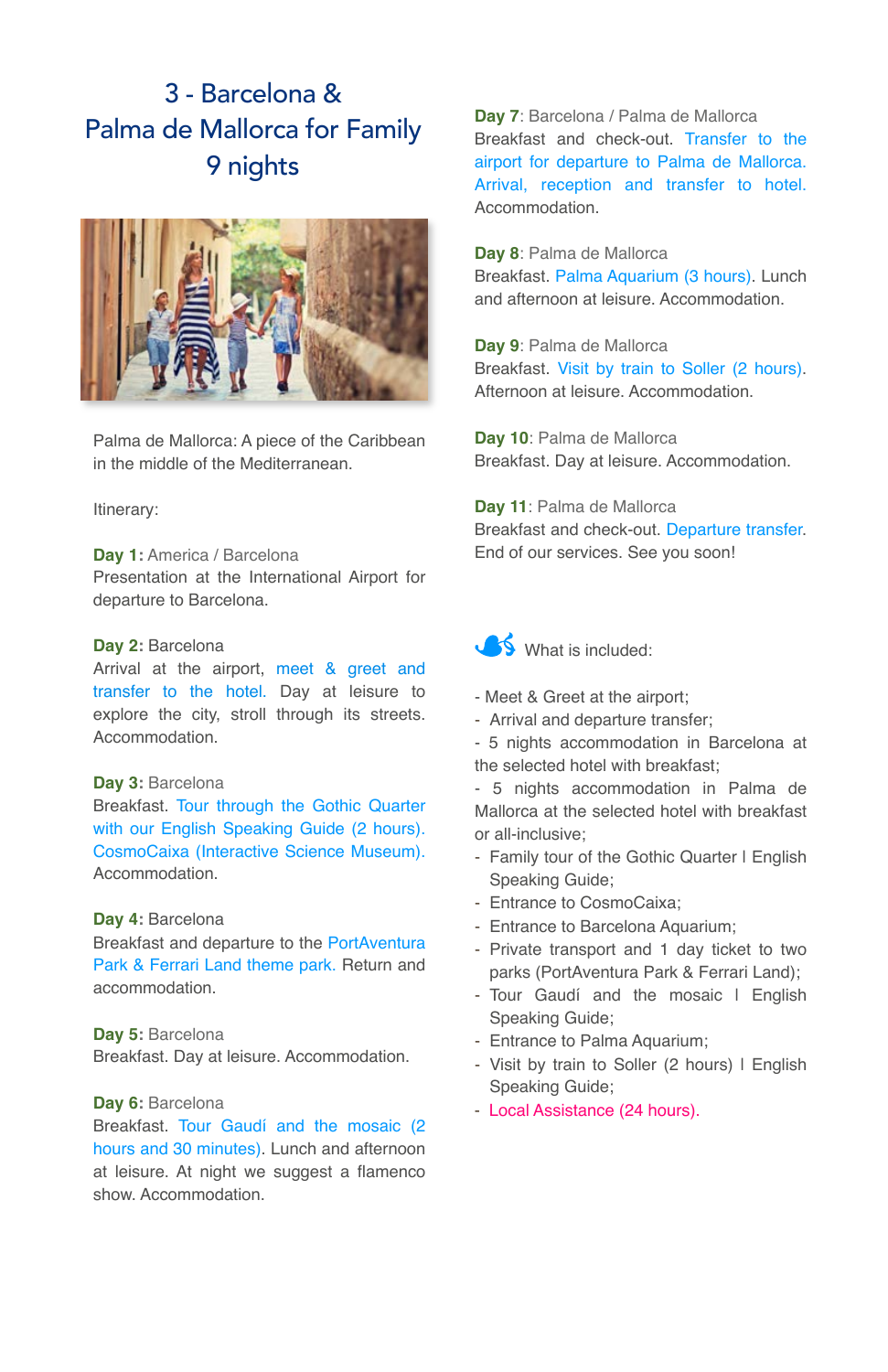# 4 - Madrid for Family 5 nights



Madrid: capital of Spain, where culture and entertainment mix!

Itinerary:

**Day 1**: America / Madrid Presentation at the International Airport for departure to Madrid.

#### **Day 2**: Madrid

Arrival at the airport, meet & greet and transfer to the hotel. Day at leisure to explore the city, stroll through its streets. Accommodation.

#### **Day 3**: Madrid

Breakfast and departure for the Madrid Family Tour, visiting the main tourist attractions of the city and visit with entrance to the Madrid Museum of Illusions (4 hours). Lunch and afternoon at leisure. **Accommodation** 

#### **Day 4**: Madrid

Breakfast. Free morning. In the afternoon we will have a Pic-nic at Retiro Park, a walk in the middle of nature (3 hours). Accommodation.

#### **Day 5**: Madrid

Breakfast. Zoo Aquarium of Madrid. Lunch and afternoon at leisure. Accommodation

#### **Day 6**: Madrid

Breakfast. Morning and lunch at leisure. Tour Santiago Bernabeu (2 hours). **Accommodation** 

#### **Day 7**: Madrid

Breakfast and checkout. Departure transfer (airport, port or train station). End of our services. See you soon!



- Meet & Greet at the airport;
- Arrival and departure transfer;
- 4 nights accommodation at the selected hotel with breakfast;
- Tour Family Madrid and visit with admission to the Museum of Illusions (4 hours) I English Speaking Guide;
- Picnic at Retiro Park (3 hours) | English Speaking Guide;
- Zoo Aquarium of Madrid (entrance);
- Tour Santiago Bernabeu (2 hours) | English Speaking Guide;
- Local Assistance (24 hours).



- Standard Category (3\*): Hotel NH Madrid Atocha Hotel Regina Madrid

- Premium Category (4\*): Pestana Plaza Mayor NH Collection Madrid Gran Vía

- Luxury Category (5\*) Barceló Torre de Madrid Hyatt Centric Gran Via Madrid



Price in euros € per person (adult) in a double accommodation.

| Category |       |
|----------|-------|
| Standard | 581   |
| Premium  | 699   |
| Luxury   | 1.069 |

\*Holidays and Festive Consult Supplement.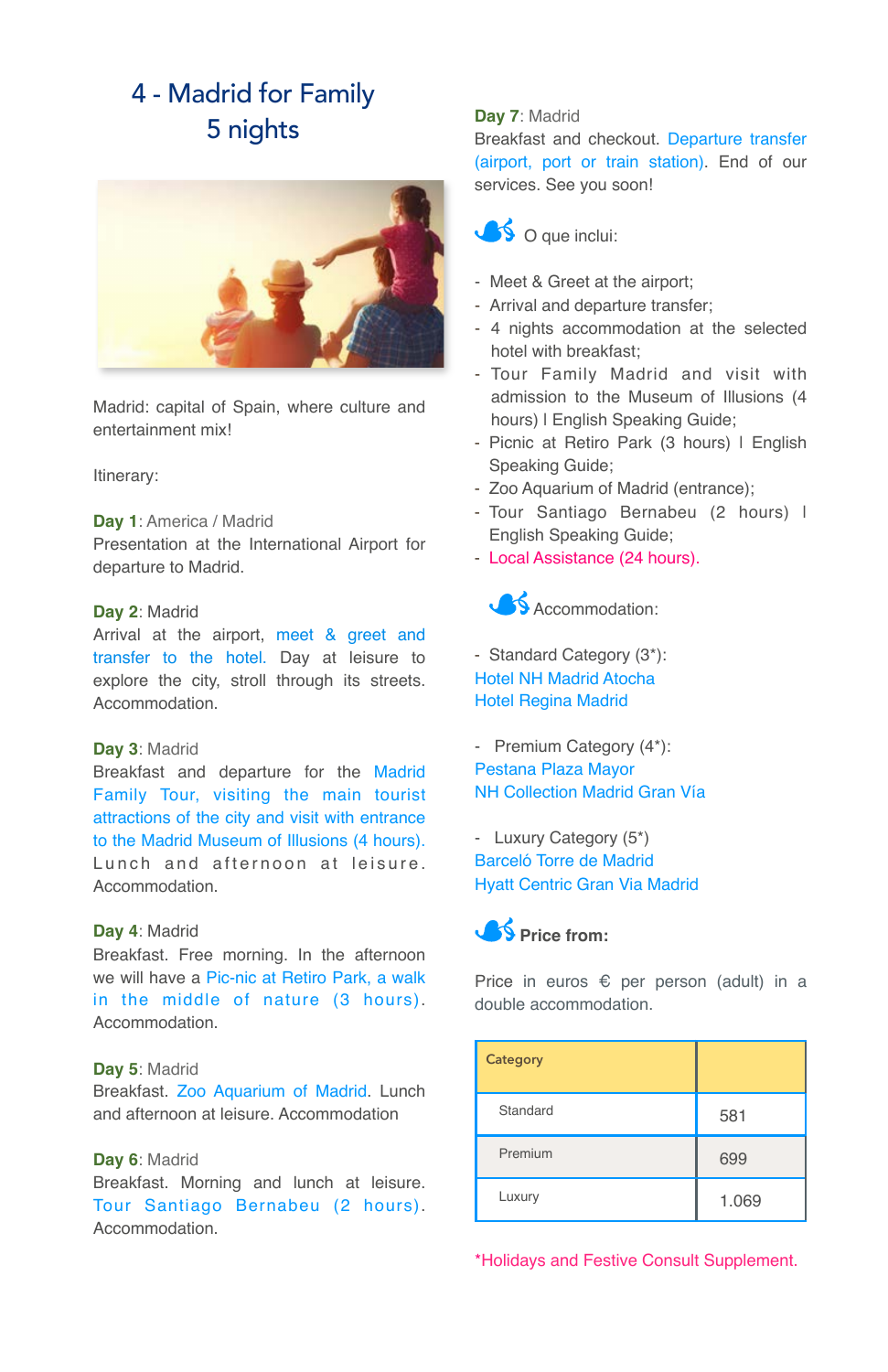## 5 - Madrid & Málaga for Family with visit to Juzcar (Smurf Village) 11 nights



#### Itinerary:

**Day 1**: America / Madrid Presentation at the International Airport for departure to Madrid.

#### **Day 2**: Madrid

Arrival at the airport, meet & greet and transfer to the hotel. Day at leisure to explore the city, stroll through its streets. Accommodation.

#### **Day 3**: Madrid

Breakfast and departure to the Madrid Family Tour, visiting the main tourist attractions of the city and entrance to the Madrid Museum of Illusions (4 hours). Lunch and afternoon at leisure. Accommodation.

#### **Day 4**: Madrid

Breakfast. Morning at leisure. In the afternoon we will have a Pic-nic at Retiro Park, a walk in the middle of nature (3 hours). Accommodation.

#### **Day 5**: Madrid

Breakfast. Zoo Aquarium of Madrid. Lunch and afternoon at leisure. Accommodation.

#### **Day 6**: Madrid

Breakfast. Morning and lunch at leisure. Tour Santiago Bernabeu (2 hours). Accommodation.

#### **Day 7**: Madrid / Málaga

Breakfast. Check-out, transfer and departure to Málaga by AVE train (2 hours and 50 minutes). Arrival, transfer and checkin. Accommodation.

#### **Day 8**: Málaga

Breakfast. Tour Malaga Downtown & Cathedral with visit to the Picasso Museum and birthplace (4 hours). Afternoon at leisure. Accommodation.

#### **Day 9**: Málaga / Marbella (Puerto Banús) / Juzcar (Smurfs Village) / Málaga

Breakfast. Tour Marbella & Juzcar, tour of Marbella and its famous Porto Banús and visit to Juzcar, the first Smurf Village in the world (5 hours). Accommodation.

#### **Day 10**: Málaga

Breakfast. Paint Your Own Picasso Tour, You'll discover your artistic talent in just two hours at the hands of a local artist. You can take home your own Picasso work, made in the hometown of the 20th century's most important artist (2 hours). Lunch and afternoon at leisure. Accommodation.

#### **Day 11**: Málaga

Breakfast. Sea Life Benalmadena, see a variety of sharks and the largest collection of seahorses on the Costa del Sol. Walk under the skeleton of a Plesiosaur and, in the Interactive Rockpool Experience, discover what it's like to touch a starfish and a hermit crab . Afternoon at leisure. Accommodation.

#### **Day 12**: Málaga / Madrid

Breakfast. Check-out, transfer and departure to Madrid by AVE train (2 hours and 50 minutes). Arrival, transfer and checkin. Accommodation.

#### **Day 13**: Madrid

Breakfast and check-out. Departure transfer (airport, port or train station). End of our services. See you soon!